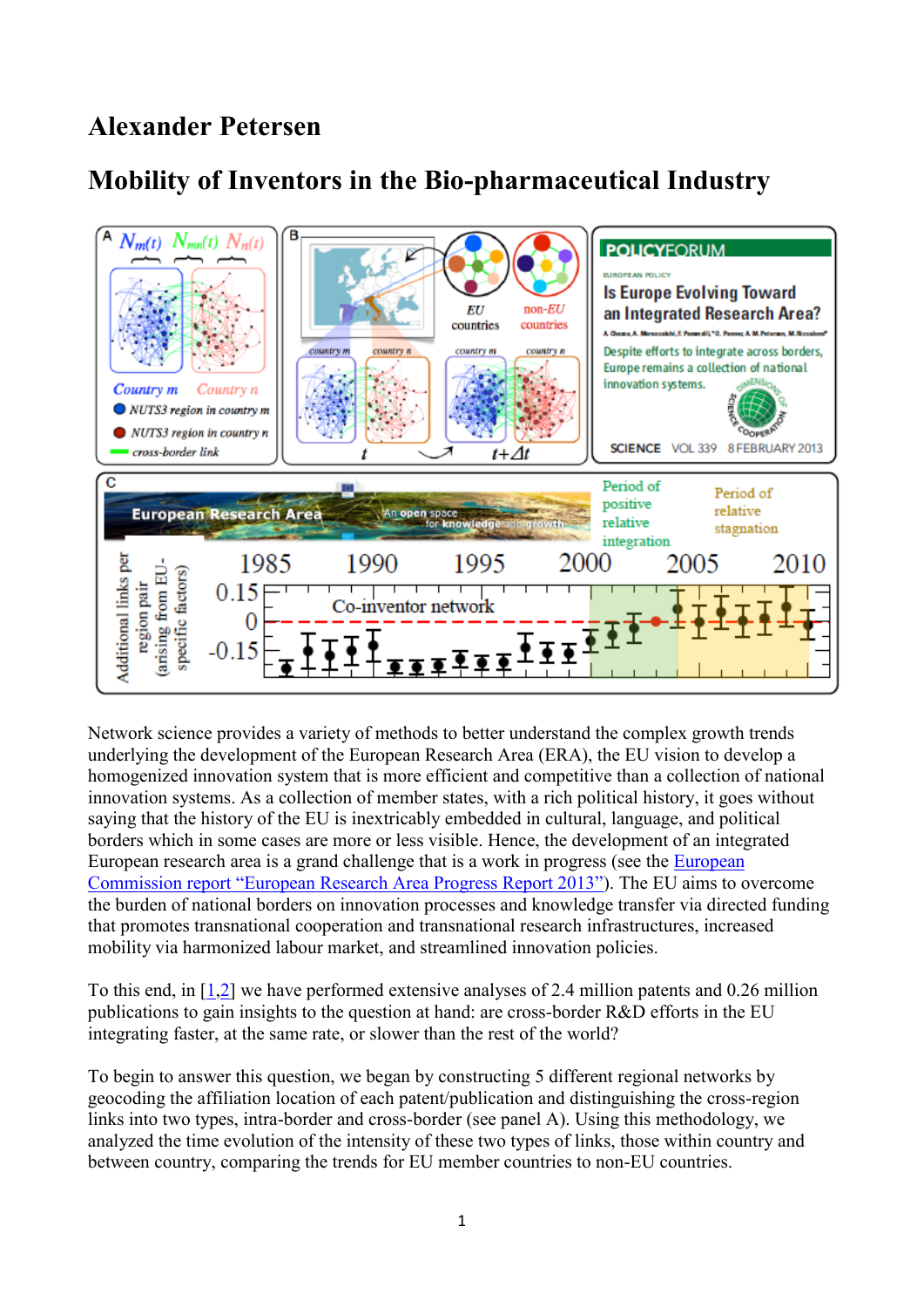Specifically, we analyzed the following 5 networks: (i) the patent coinventor network and (ii) the publication coauthor network which measure the intensity of interregional collaboration at the individual level; (iii) the coapplicant patent network which measures the collaboration between institutions ("applicants") located in different regions; (iv) the patent citation network which indirectly measures scientific integration by following the flow of citations from patents in one region to patents in another; and (v) the patent mobility network which measures the mobility of inventors from one region to another by tracking their location in subsequent patents.

Our overwhelming result was that the EU has not integrated any faster than the rest of the world, despite all the directed policy efforts to incentivize the development of the ERA. This result is based on the novel transdisciplinary application of econometric "treatment effect" methods to each of the 5 networks, resulting in a measure for the number of additional links in the network due to EU-specific factors.

Panel C demonstrates the trend for the co-inventor network, which shows a small period of positive relative integration (with respect to the rest of the world) from 2000-2004. However, since 2005, this trend has stabilized, despite continuing efforts to promote ERA integration. This evidence for "stagnation", which is consistent across all 5 networks, calls for policy makers to reconsider the methods, incentives, and goals for the development of the ERA.



## USA-vs- EU collaboration and mobility networks

The community structure of research collaborations can provide insight into the structural capacity, as well as the structural holes, within innovation systems, and lead to a better understanding of how EU policies can be tailored to promote the goals outlined in the recent 2013 ERA Progress report, such as defragmentation, efficiency, competitiveness, and transparency [\[3\]](http://ec.europa.eu/research/era/pdf/era_progress_report2013/era_progress_report2013.pdf).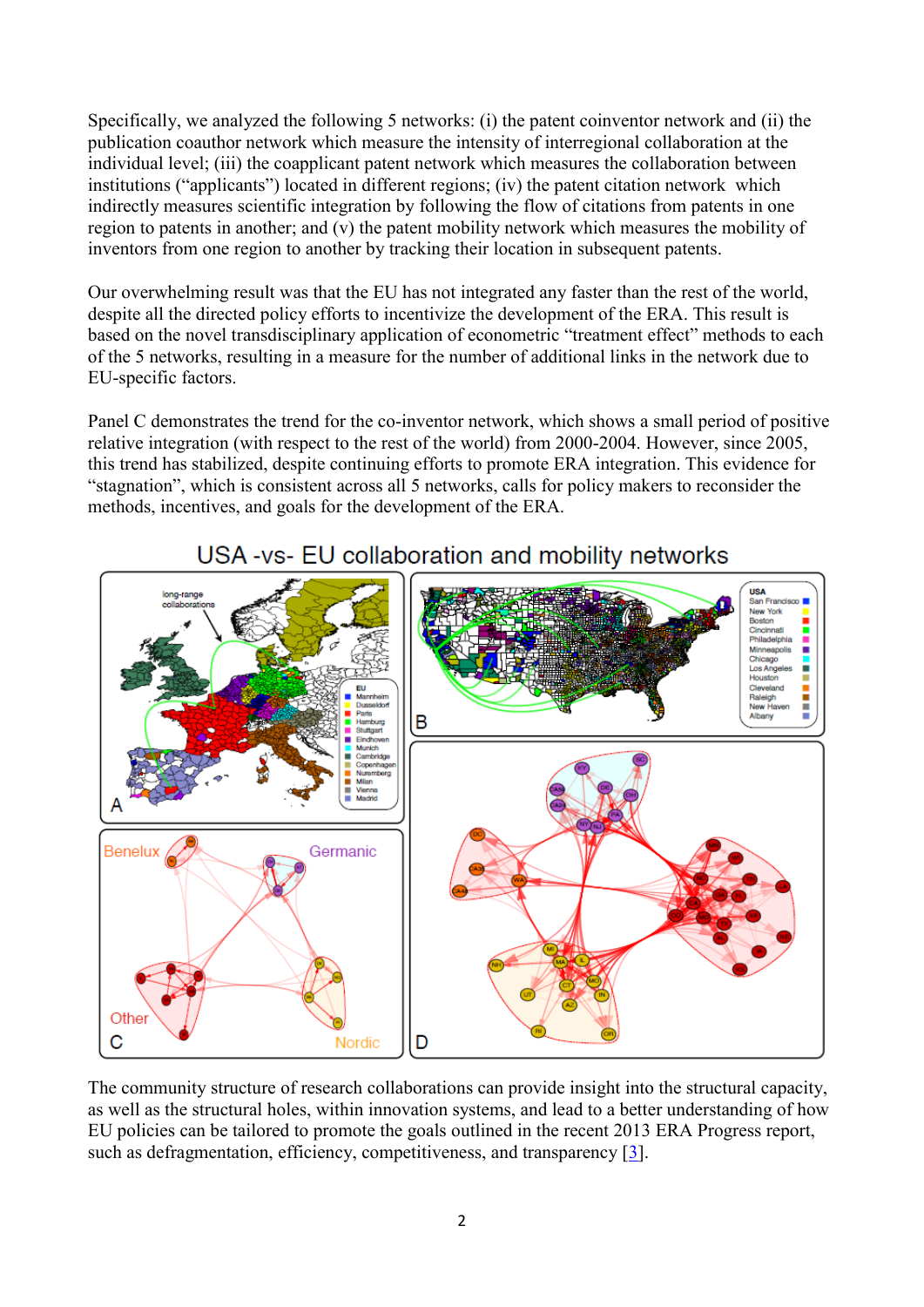Patent and publication data can be used to construct a dynamic network picture in order to provide insight the interplay between the flows of knowledge and the mobility of innovators across space and time [\[1,](http://www.sciencemag.org/content/339/6120/650)[2,](http://eprints.imtlucca.it/2085/1/EIC_WP_1_2014.pdf)[4\]](http://www.nature.com/srep/2014/140401/srep04546/full/srep04546.html). Important questions are: How important are the role of hubs in the collaboration networks, and are certain regions redundant? What is the length scale associated with collaboration ties and mobility flows, how has the role of distance changed over time, and how are cross-border collaborations influenced by policy ? Are there successful patterns of networking that should be incentivized within developing innovation systems?

To this end, our research has focused on the comparative differences between the US and European collaboration and mobility networks. For example, panels A and B juxtapose the top 13 coinventor communities ranked by 2009 patent output (most central region listed in legends) [\[2\]](http://www.sciencemag.org/content/339/6120/650). The distinct differences are quite clear: the density of the communities in the EU largely follows national borders, whereas in the USA the communities are highly interspatial, highlighting the distinct collaboration length scales present in each system [\[3\]](http://www.nature.com/srep/2014/140401/srep04546/full/srep04546.html).

Indeed, recent analysis of mobility networks within the pharmaceutical industry shown in panels C and D indicate the strong role played by language in Europe. Because an open, transparent, and merit-based labor market is a crucial component of the ERA development [\[1](http://ec.europa.eu/research/era/pdf/era_progress_report2013/era_progress_report2013.pdf)[,4](http://eprints.imtlucca.it/2085/1/EIC_WP_1_2014.pdf)[,5\]](http://www.google.com/url?sa=t&rct=j&q=&esrc=s&source=web&cd=1&cad=rja&uact=8&ved=0CCoQFjAA&url=http://www.scienceeurope.org/uploads/PublicDocumentsAndSpeeches/SE%2520and%2520Elsevier%2520Report%2520Final.pdf&ei=ZS88U_6pHcidtQao2ICgCA&usg=AFQjCNGwutQgcYBg1O8yjAZ7ao38nBpLSQ&sig2=0RGsc5va9o1b14xWLDWIMQ&bvm=bv.63934634,d.Yms), features such as language, but also national and regional level policy, must be adjusted in order to achieve the goals. Panel D for the US States and Canadian provinces shows mobility networks that are not geographically correlated, and hence reflect the "best-with-best" matching that is characteristic of efficient R&D markets [\[6\]](http://www.nature.com/news/policy-a-single-market-for-european-research-1.13698).

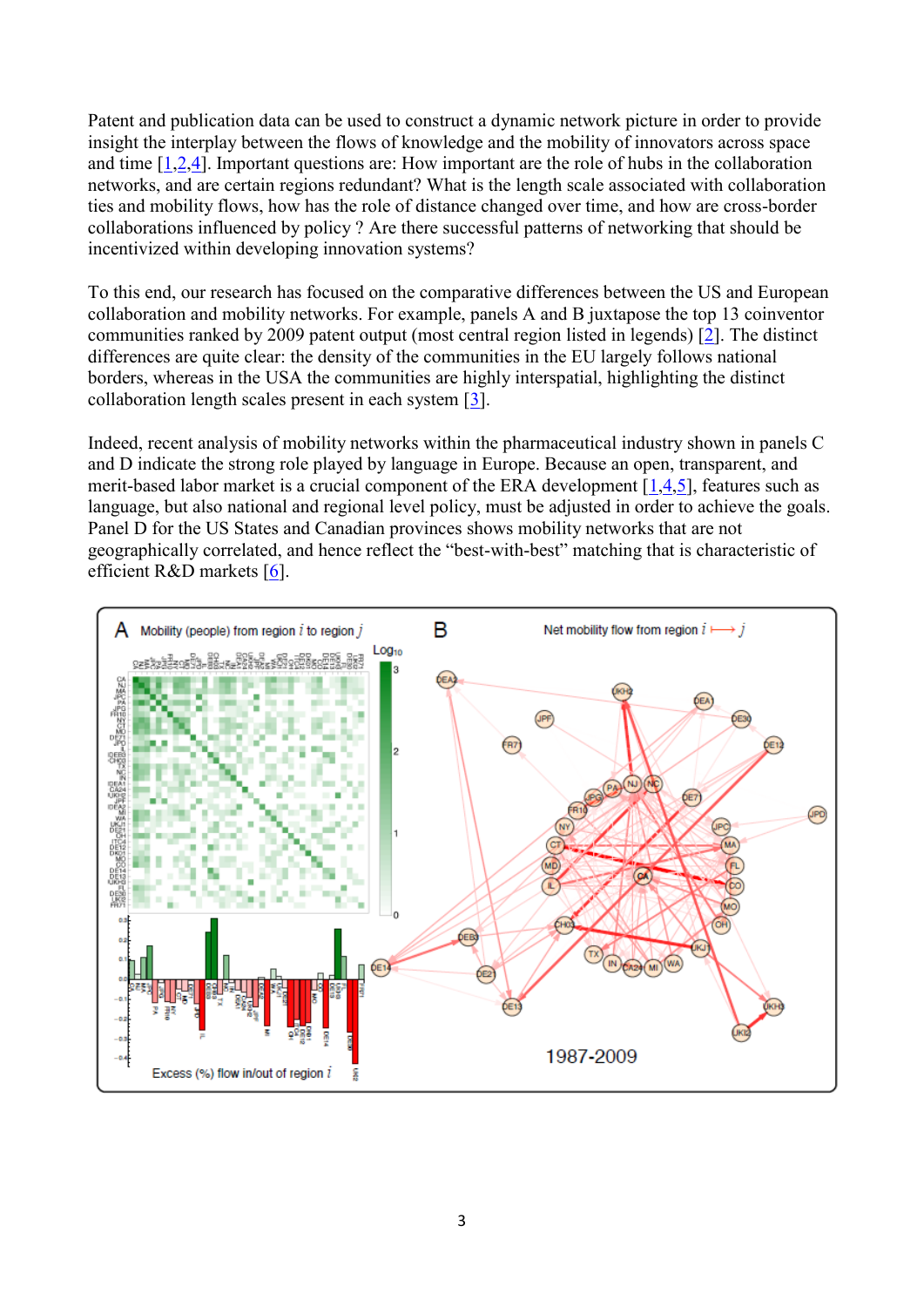

Brain drain is a problem for many developing nations who are losing valuable innovators, along with their initial training investment, to the external market. While the incentives for individuals to train/work in a new region/country are many, it is unclear at what point this becomes a problem. Despite recent advances [\[5\]](http://www.google.com/url?sa=t&rct=j&q=&esrc=s&source=web&cd=1&cad=rja&uact=8&ved=0CCoQFjAA&url=http://www.scienceeurope.org/uploads/PublicDocumentsAndSpeeches/SE%2520and%2520Elsevier%2520Report%2520Final.pdf&ei=ZS88U_6pHcidtQao2ICgCA&usg=AFQjCNGwutQgcYBg1O8yjAZ7ao38nBpLSQ&sig2=0RGsc5va9o1b14xWLDWIMQ&bvm=bv.63934634,d.Yms), even at the most basic level, there lacks a solid understanding of the systemic effect of high-skilled laborer mobility, and whether there is a negative/positive long-term impact, and whether this impact is confined locally or extends globally.

Network science provides methods to quantify the complex flows of human labor capital across space and time. Focusing on pharmaceutical patents, we are able to track roughly 20,000 inventor transitions over the period 1987-2009 at the country and NUTS2 regional level [7]. While much of the flow is contained within NUTS2 regional borders, a considerable flow can also be seen to exist across regions and even across national borders (see panel A). The net flow into and out of regions is an initial indicator of not only the centrality of the region, but also its competitiveness within the industry. California (CA), and recently also Switzerland (specifically Basel-Stadt) have emerged as the international hubs for high-skilled labor mobility in the pharmaceutical industry, each demonstrating a large net and relative (percent) flow of people into the respective regions from a wide variety of external, yet intra-continental, sources (see panel B).

Furthermore, analyzing the trends in competitiveness over time, panel C shows the evolution of national centrality, demonstrating a recent emergence of Switzerland and Canada. Our analysis also indicates that there is a decreasing marginal returns in competitiveness to industry size, as indicated by the sub-linear scaling parameter between centrality and number of pharmaceutical employees circa 2009. This result has ramifications for the smart-specialization policies that the EU is implementing in the course of increasing the global competitiveness of the EU by the efficient allocation of Horizon2020 funds and transnational 'research buddy' plans which twin partnering regions around specific R&D efforts.

At face value, the flow of high-skilled scientists seems to be a zero-sum problem, with some countries (regions) losing and others gaining at their expense. However, it is not well-understood what is the return probability of scientists who leave their country, which leaves an open problem that requires further investigation. Indeed, there is recent evidence that the return path that knowledge spillovers can take, flowing out and and eventually back into the country of origin, provide a significant source of valuable spillover [\[8\]](http://www.computer.org/csdl/proceedings/sitis/2013/3211/00/3211a546.pdf).

## **References**

[1] *[Is Europe Evolving Toward an Integrated Research Area?](http://www.sciencemag.org/content/339/6120/650)* A. Chessa, A. Morescalchi, F. Pammolli, O. Penner, A. M. Petersen, M. Riccaboni. *Science* 339, 650 (2013).